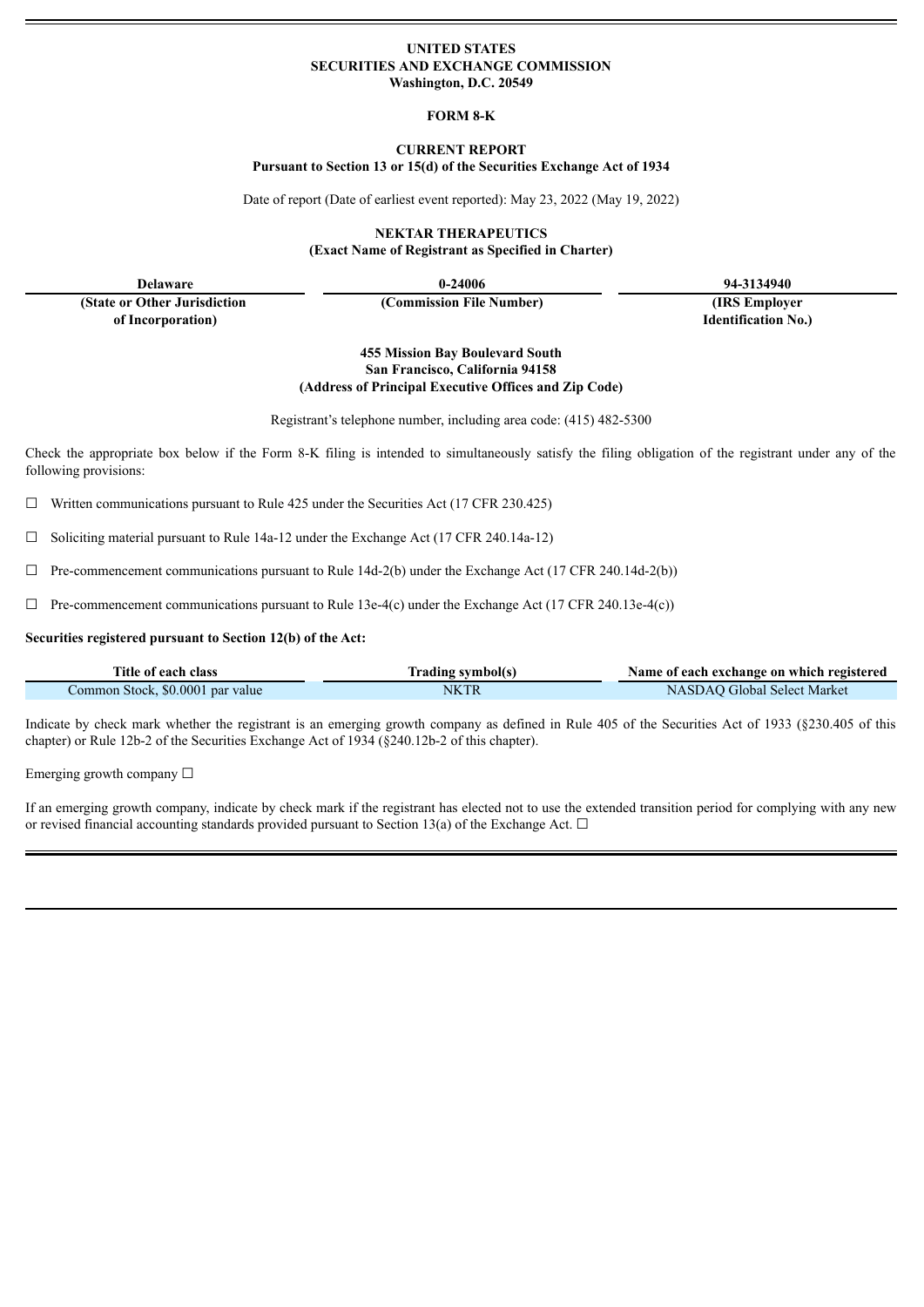#### **Item 8.01 Other Events.**

On May 18, 2022, the interim assessment committee ("IAC") reviewed interim efficacy and safety data from the ongoing Phase 2 double blinded, placebo-controlled study of NKTR-358 in 280 patients with systemic lupus erythematosus. The study is being conducted by Eli Lilly and Company ("Lilly") in partnership with Nektar Therapeutics ("Nektar"). The IAC reviewed unblinded interim data from approximately 60% of patients who completed the 24-week treatment period. Following review of the data and based upon pre-specified criteria, the IAC recommended that the Phase 2 study continue to completion without modification. On May 19, 2022, Lilly informed Nektar of the IAC's assessment and recommendation. Pursuant to the IAC's recommendation, the Phase 2 study will continue as planned to completion. No further unblinding of study data will occur.

#### *Cautionary Note Regarding Forward-Looking Statements*

This Current Report on Form 8-K contains forward-looking statements which can be identified by words such as "will," "continue" and similar references to future periods. Examples of forward-looking statements include, among others, statements Nektar makes regarding the future development plans for NKTR-358. Forward-looking statements are neither historical facts nor assurances of future performance. Instead, they are based only on Nektar's current beliefs, expectations and assumptions regarding the future of its business, future plans and strategies, anticipated events and trends, the economy and other future conditions. Because forward-looking statements relate to the future, they are subject to inherent uncertainties, risks and changes in circumstances that are difficult to predict and many of which are outside of Nektar's control. Nektar's actual results may differ materially from those indicated in the forward-looking statements. Therefore, these forward-looking statements should not be relied upon. Important factors that could cause actual results to differ materially from those indicated in the forward-looking statements include, among others: (i) Nektar's statements regarding the therapeutic potential of NKTR-358 and other drug candidates are subject to change as research and development continue to generate new safety and efficacy data; (ii) NKTR-358 and Nektar's other drug candidates are investigational agents and continued research and development for these drug candidates is subject to substantial risks, including negative safety and efficacy findings in ongoing studies (notwithstanding positive findings in earlier preclinical and clinical studies); (iii) NKTR-358 and Nektar's other drug candidates are in various stages of clinical development and the risk of failure is high and can unexpectedly occur at any stage prior to regulatory approval; (iv) the timing of the commencement or end of clinical trials and the availability of clinical data may be delayed or unsuccessful due to challenges caused by the COVID-19 pandemic, regulatory delays, slower than anticipated patient enrollment, manufacturing challenges, changing standards of care, evolving regulatory requirements, clinical trial design, clinical outcomes and competitive factors; (v) Nektar may not achieve the expected costs savings it expects from the restructuring and reorganization; (vi) patents may not issue from Nektar's patent applications for its drug candidates, patents that have issued may not be enforceable, or additional intellectual property licenses from third parties may be required; and (vii) certain other important risks and uncertainties set forth in Nektar's Quarterly Report on Form 10-Q filed with the Securities and Exchange Commission on May 6, 2022. Any forward-looking statement made by us in this Current Report on Form 8-K is based only on information currently available to Nektar and speaks only as of the date on which it is made. Nektar undertakes no obligation to update any forwardlooking statement, whether written or oral, that may be made from time to time, whether as a result of new information, future developments or otherwise.

1